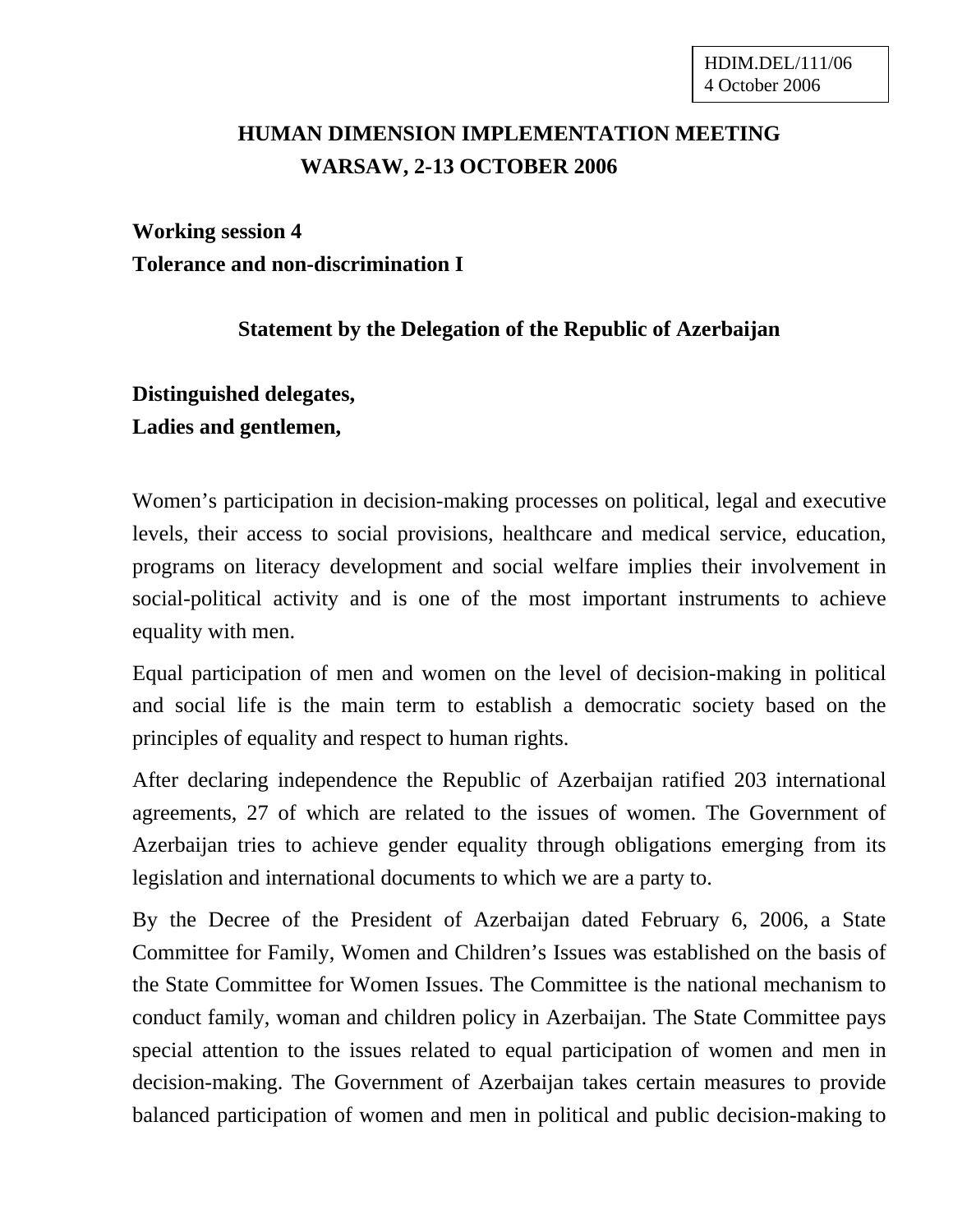ensure better implementation of its commitments emerging from international documents.

Coordinators (focal points) that are responsible for carrying out the gender policy in the ministries are part of the Inter-ministerial Council, which was created under the State Committee for Family, Women and Children's Issues. State Committee closely cooperates with the non governmental organizations.

The Government of Azerbaijan is carrying out series of reforms directed to realizing the goals of the Millennium Declaration. The integration of the gender policy in the general strategy of development of the country serves to increase the rationality of this strategy, fosters an equal distribution of benefits from programs that are directed to economic growth and well being of population.

The draft law on Gender Equality in Azerbaijan, is now under third reading in the Parliament. The objective of the law is to provide equal rights for men and women in all spheres of social life and eliminate all forms of gender discrimination. According to this law State shall provide equal representation of men and women in state administration and decision-making, create equal opportunities, provide gender equality and eliminate all forms of discrimination through legal, managerial and other instruments.

Like in other countries, cases of domestic violence are one of the main obstacles hampering democratic development in Azerbaijan. Violence against women is an obstacle to the achievement of the objectives of equality, development and peace. Violence against women both violates and impairs the enjoyment by women of their human rights and fundamental freedoms as it is mentioned in Beijing Declaration and Platform for Action. The long-standing failure to protect and promote those rights and freedoms in the case of violence against women is a matter of concern to our State. "Complex Program of the Republic of Azerbaijan to combat domestic violence in democratic society" is currently being elaborated. The objective of the Program is to decrease cases of domestic violence through taking special measures in different areas. Its main feature is influence domestic life of people, transforming to the form of tradition and due to this reason being invisible.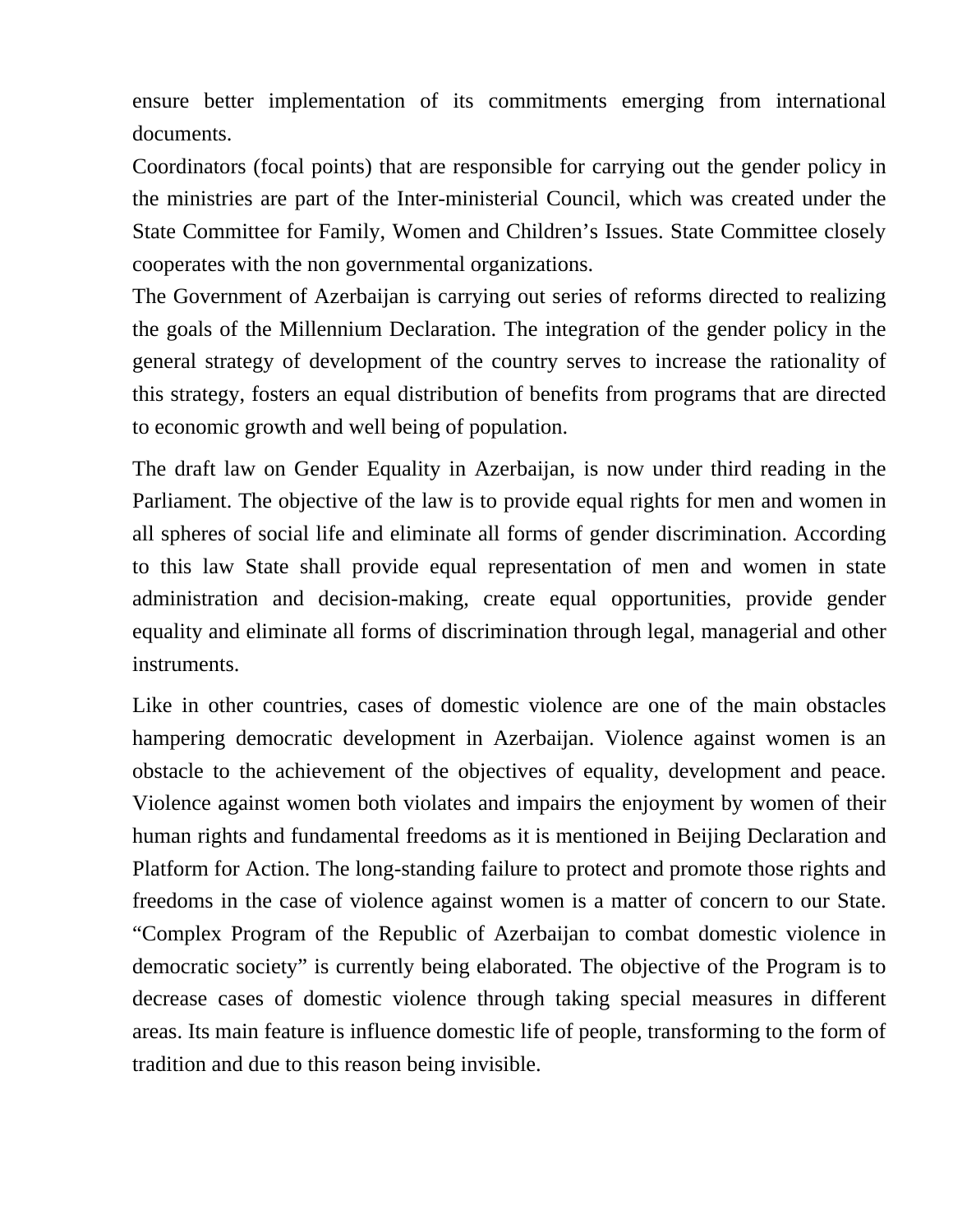Creation of non-aggressive relations in society through strengthening human potential, morality enrichment, preferring good will to increase tolerance in interpersonal relations along with prevention of violence is very important. More resources are planned to be invested into the economy of the country in the next few years. The number of employed persons is also expected to be increased due to considered changes to the economic development. All these are parts of the combat against domestic violence.

A working group has been established to elaborate draft law on domestic violence. The draft is supposed to be completed by the end of this year. Later the draft will be discussed in Parliament.

The Government is concerned with increasing cases of early marriages which constitute the violation of human rights. There is little concrete information about their incidence because they are unregistered and therefore they are not recorded as part of any standard data collection system. However, although there is no data on early marriages disaggregated by regions, it is possible to hypothesize that the highest rate of early marriages is present in the southern part of the country.

Another working group has been established in order to prepare National Action Plan on Women and Family Problem. The working group consists of representatives of governmental, non-governmental and international organizations as well. The Draft Action Plan has been given to the discussion of NGOs. The final draft will be submitted to the Parliament for discussion.

The goals and targets set in the Beijing Platform and in the outcome document of the  $23<sup>rd</sup>$  special session of the General Assembly of the United Nations, have found their reflection in the State Program on Poverty Reduction and Economic Development (2006-2015) and in the National Plan of Action on Women's' and Family's Problems and in other documents.

The State Program on Poverty Reduction and Sustainable Development foresee measures to develop women entrepreneurship, women employment and to find out the reasons of women poverty. Gender violence and violence against children, early marriages – these issues are reflected in the State Program on Poverty Reduction and Sustainable Development for 2006-2015.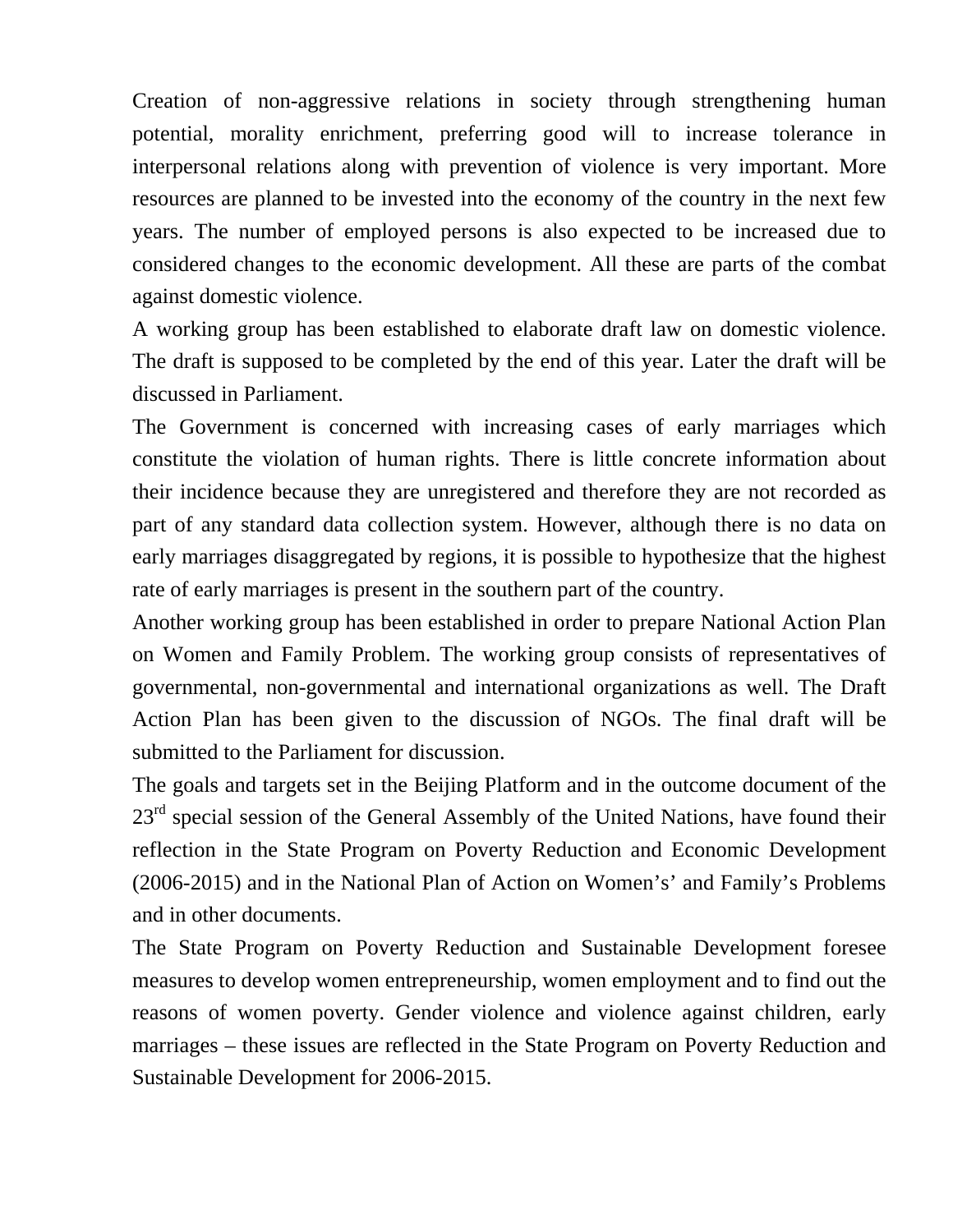Advancement of women is a critical factor for development, in particular with regard to the eradication of poverty. This approach was reaffirmed by the Millennium Declaration. It has been recognized that the promotion of gender equality and the empowerment of women have a direct impact on the implementation of the Millennium Declaration in all areas, including development, security and human rights. In line with this, Azerbaijan has continuously been integrating gender equality and empowerment of women as a cross-cutting issue into its development policy. The State Program for Social and Economic Development of the Regions of Azerbaijan for the years 2004-2008 aims at providing balanced economic development of our country and enhances *inter alia* favorable environment for women along with men in key spheres of development. Within the framework of this program the new employment strategy with special focus on women's employment was endorsed.

The reforms carried out over the last decade in the sphere of socio-economic development, education, health and institutionalization have made it possible to achieve macro-economic stability and dynamic economic development which in its turn have led to improving the living standards of population, including women and children.

The level of economic activity among men are 75,6 %, among women are 51,1 %. And the level of employment among men are 90% and among women are 87,8 % . The Strategy of employment (2006-2015) approved with the Order of the President of the Republic of Azerbaijan dated 26 October, 2005 includes actions concerning women's employment, such as assistance to women entrepreneurs in order to develop entrepreneurships, to provide gender equality in development of small business etc.

The essential policy of the Employment strategy elaborated with the Order 1068 of the President of the Republic of Azerbaijan dated October 26, 2005 is to provide the human resources with the jobs and to involve more women professionals into business life. A special attention has been paid to the integration of the women into the social life. It stresses the need to pay attention to the increasing of the professional level of the women, to the opening of additional job places available to women. Also it was pointed out that women having children should be given work places due to the Regulations and financially encouraged.